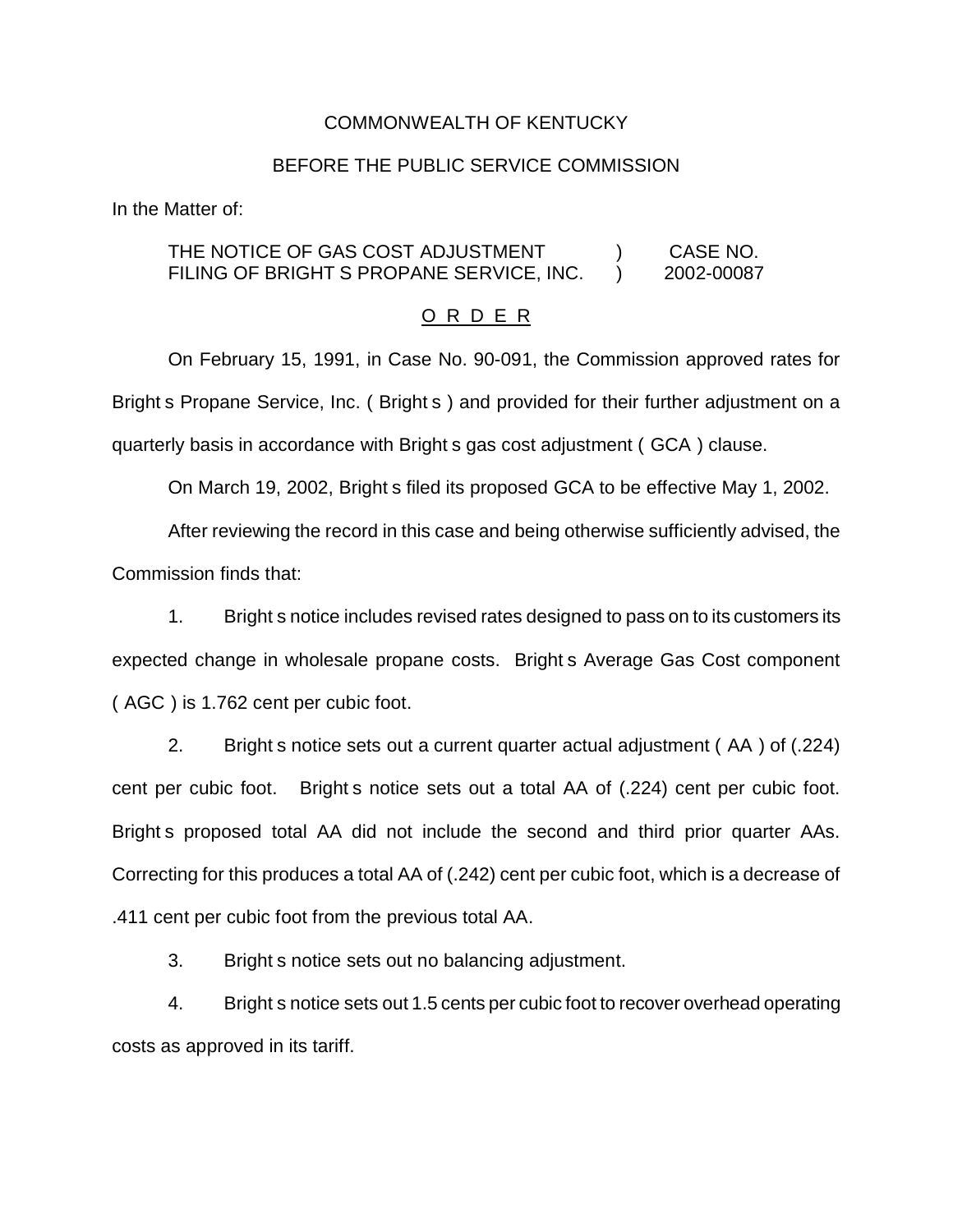5. Bright s GCA is 3.02 cents per cubic foot, which is .284 cent per cubic foot less than the previous rate of 3.304.

6. The rates in the Appendix to this Order are fair, just, and reasonable, in the public interest, and should be approved for final meter readings by Bright s on and after May 1, 2002.

IT IS THEREFORE ORDERED that:

1. The rates in the Appendix, attached hereto and incorporated herein, are approved for final meter readings on and after May 1, 2002.

2. Within 20 days of the date of this Order, Bright s shall file with this Commission its revised tariffs setting out the rates authorized herein.

Done at Frankfort, Kentucky, this 22<sup>nd</sup> day of April, 2002.

By the Commission

ATTEST:

درون به  $\bigcup_{\alpha\in\mathbb{N}}\mathbb{C}^{\alpha}$